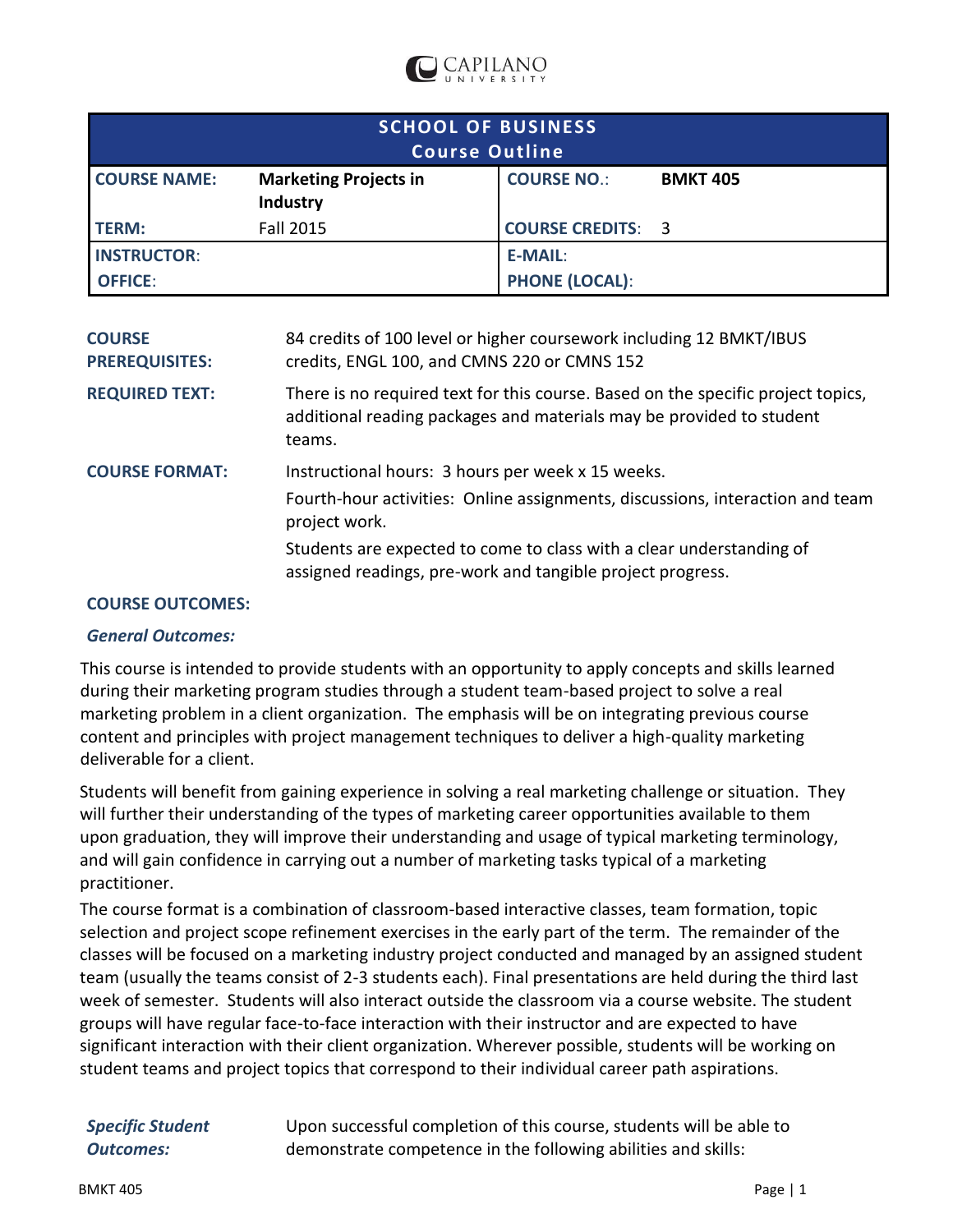| <b>Abilities</b>                                | <b>Learning Outcomes</b>                                                                                                                                                                                                                                                                |   |  |  |  |
|-------------------------------------------------|-----------------------------------------------------------------------------------------------------------------------------------------------------------------------------------------------------------------------------------------------------------------------------------------|---|--|--|--|
| <b>Communications</b>                           | C1. Prepare a professional quality marketing report or similar deliverable.                                                                                                                                                                                                             |   |  |  |  |
|                                                 | C2. Deliver a compelling marketing presentation to your client with project<br>findings in a real business setting.                                                                                                                                                                     |   |  |  |  |
|                                                 | C3. Communicate effectively to the project stakeholders using terminology,<br>language, format, and professionalism typical of an industry practitioner.                                                                                                                                | 4 |  |  |  |
| <b>Analysis &amp; Decision</b><br><b>Making</b> | A1. Demonstrate the ability to leverage project management principles to<br>successfully complete a marketing project.                                                                                                                                                                  | 4 |  |  |  |
|                                                 | A2. Apply marketing concepts in a practical setting.                                                                                                                                                                                                                                    | 5 |  |  |  |
|                                                 | A3. Demonstrate a high degree of analysis, creativity and innovation in<br>identifying and researching their client organization's business or marketing<br>problem, investigating potential solutions, and identifying the most optimal<br>recommendation for the client organization. | 4 |  |  |  |
| <b>Social Interaction</b>                       | S1. Effectively work as a team of marketing professionals leveraging each<br>group member's strengths and mitigating weaknesses.                                                                                                                                                        | 5 |  |  |  |
|                                                 | S2. Overcome team dynamic challenges in a professional manner.                                                                                                                                                                                                                          | 6 |  |  |  |
|                                                 | S3. Build a professional relationship with your client reaching win-win<br>agreements.                                                                                                                                                                                                  | 5 |  |  |  |
| Citizenship,<br><b>Sustainability &amp;</b>     | G1. Enhance their ability to network within the local and global marketing<br>and business community.                                                                                                                                                                                   |   |  |  |  |
| <b>Global Perspectives</b>                      | G2. Identify and understand the social role of your client company.                                                                                                                                                                                                                     |   |  |  |  |
|                                                 | G3. Assesses the environmental impact of the marketing solutions proposed.<br>Considers sustainable options for the marketing solutions proposed.                                                                                                                                       |   |  |  |  |

*\*See Faculty of Business – Our Commitment to Assessment and Constructive Feedback for description of the six "Levels" of Comprehension.*

# **EVALUATION PROFILE:**

|                                                                         |                                 |                                   | <b>CAPabilities Assessed</b> |                                                           |                                     |                                                                    |  |  |
|-------------------------------------------------------------------------|---------------------------------|-----------------------------------|------------------------------|-----------------------------------------------------------|-------------------------------------|--------------------------------------------------------------------|--|--|
| <b>Assessment</b>                                                       | $%$ of<br><b>Final</b><br>Grade | <b>Individual</b><br><b>Group</b> | Commun-<br><b>ications</b>   | <b>Analysis &amp;</b><br><b>Decision</b><br><b>Making</b> | <b>Social</b><br><b>Interaction</b> | Citizenship,<br>Sustainability,<br>& Global<br><b>Perspectives</b> |  |  |
| Prior knowledge quiz                                                    | 5%                              |                                   | ☑                            | ☑                                                         |                                     |                                                                    |  |  |
| Ind. Case Assessment                                                    | 10%                             |                                   | ☑                            | ☑                                                         |                                     | ☑                                                                  |  |  |
| Project Selection and<br><b>Terms of Reference</b>                      | 10%                             | G                                 | ☑                            |                                                           | ☑                                   |                                                                    |  |  |
| Written Report or other<br>project deliverable<br>agreed to with client | 30%                             | G                                 | ☑                            | ☑                                                         |                                     |                                                                    |  |  |
| Project Mgmt. Log                                                       | 10%                             | and G                             | ☑                            | ☑                                                         | ☑                                   | ☑                                                                  |  |  |
| <b>Final Presentation to</b><br>client <sup>1</sup>                     | 10%                             | I and G                           | ☑                            |                                                           | ☑                                   |                                                                    |  |  |
| Instructor's & Client's<br>Evaluation <sup>2</sup>                      | 15%                             | G                                 | ☑                            | ☑                                                         | ☑                                   | ☑                                                                  |  |  |
| <b>Class Participation</b>                                              | 10%                             |                                   | ☑                            |                                                           | ☑                                   |                                                                    |  |  |
| Total                                                                   | 100%                            |                                   |                              |                                                           |                                     |                                                                    |  |  |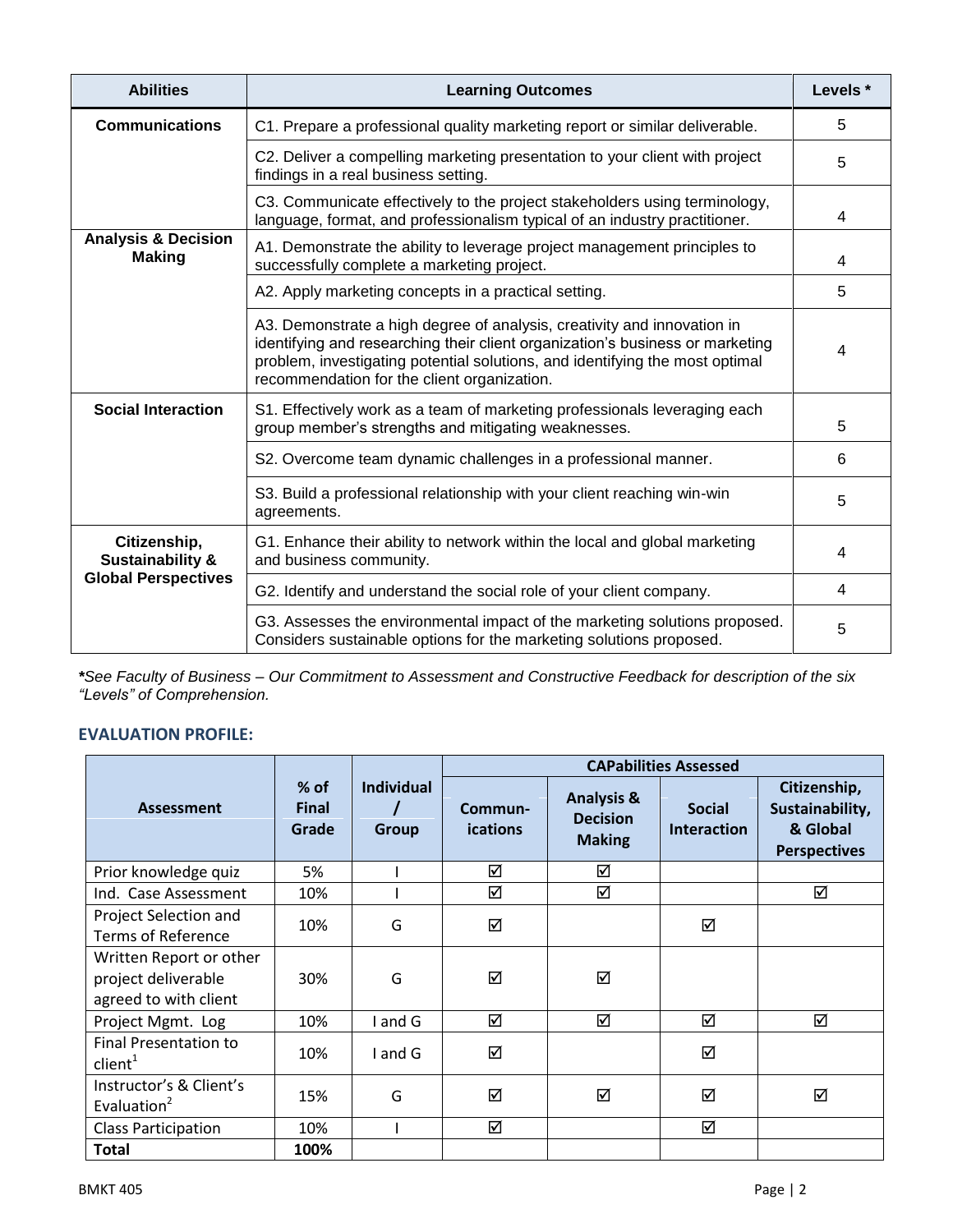$1$  Final presentations to clients are to be delivered in the classroom. Other arrangements need to be coordinated with the instructor at least 2 weeks in advance. Student attendance to all presentations is mandatory. 50% of this mark will be deducted to those students who do not attend all presentations. Students are expected to make an equal contribution to the final project. Failure to produce your 'fair share' will result in deductions. Please refer to separate document posted on Moodle for Group Dynamics.

 $2$  Clients will be contacted one by one to receive their feedback. This feedback will be used to assign the mark.

 $3$  There is a process for assigning Class Participation Marks. See separate document posted on Moodle.

All written assignments can be submitted either at the beginning of class on due date, or **electronically** via Moodle or email to \_\_\_\_\_\_\_\_\_\_\_\_\_\_@capilanou.ca . Files must be named according to the following: your first and last name assignment name.doc (example: Essay Assignment.doc). Sometimes you may use the name of your team instead. 20% will be deducted of the assignment's final mark if a student or group fails to submit electronically, on time and to properly name the files.

## **ALL COMPONENTS OF THE CLIENT/GROUP PROJECT MUST BE COMPLETED TO PASS THE COURSE**

## **COURSE CONTENT:**

| <b>Date</b> | <b>Topic</b>                                                                                                                                                                                                            |
|-------------|-------------------------------------------------------------------------------------------------------------------------------------------------------------------------------------------------------------------------|
| Week 1      | Course and Outline review<br>Prior marketing knowledge review.                                                                                                                                                          |
| Week 2      | Prior marketing knowledge review. Individual and group expectations, skills survey, group formation<br>exercise, group ground rules, project management overview, group project options.                                |
| Week 3      | Group project overview, preparing a project plan, terms of reference, team roles, action plan.<br>Identifying and selecting client organizations, working on the Terms of Reference.                                    |
| Week 4      | Prior knowledge QUIZ (10%)SET UP TO BE COMPLETED ON LINE VIA MOODLE<br>Identifying and selecting client organizations, working on the Terms of Reference.<br>Individual feedback.                                       |
| Week 5      | Progress report, sharing your experience with the client and the challenges you are facing. Signing<br>your Terms of Reference.                                                                                         |
| Week 6      | Work on your project plan.                                                                                                                                                                                              |
| Week 7      | Presentation of project plans and terms of reference. TOR Reference Due - 10%                                                                                                                                           |
| Week 8      | Work on team projects: <b>progress report</b> , sharing your experience with the client and the challenges<br>you are facing.                                                                                           |
| Week 9      | Project reviews, group and instructor feedback.                                                                                                                                                                         |
| Week 10     | Work on team projects, sharing the final deliverables.                                                                                                                                                                  |
| Week 11     | Preparing final presentations to the client organizations. Presentation Rehearsals. Project Mgt Blog<br>and Reports due.                                                                                                |
| Week 12     | Group Project Presentations to the Client (ATTENDANCE IS MANDATORY) (15%)<br>Group Project Presentations to the Client, Peer Evaluation (ATTENDANCE IS MANDATORY) (10%)<br>FINAL REPORT OR OTHER DELIVERABLES DUE (30%) |
| Week 13     | Group Project Presentations to the Client (ATTENDANCE IS MANDATORY) (15%)                                                                                                                                               |
|             | Group Project Presentations to the Client, Peer Evaluation (ATTENDANCE IS MANDATORY) FINAL                                                                                                                              |
|             | <b>REPORT OR OTHER DELIVERABLES DUE (30%)</b>                                                                                                                                                                           |
|             | Wk 14 & 15   Final Exam Period (there is no final exam for this course)                                                                                                                                                 |

*\*Note: There may be minor changes made to the schedule at the discretion of the instructor; any changes will be announced in class and on the course Moodle site.*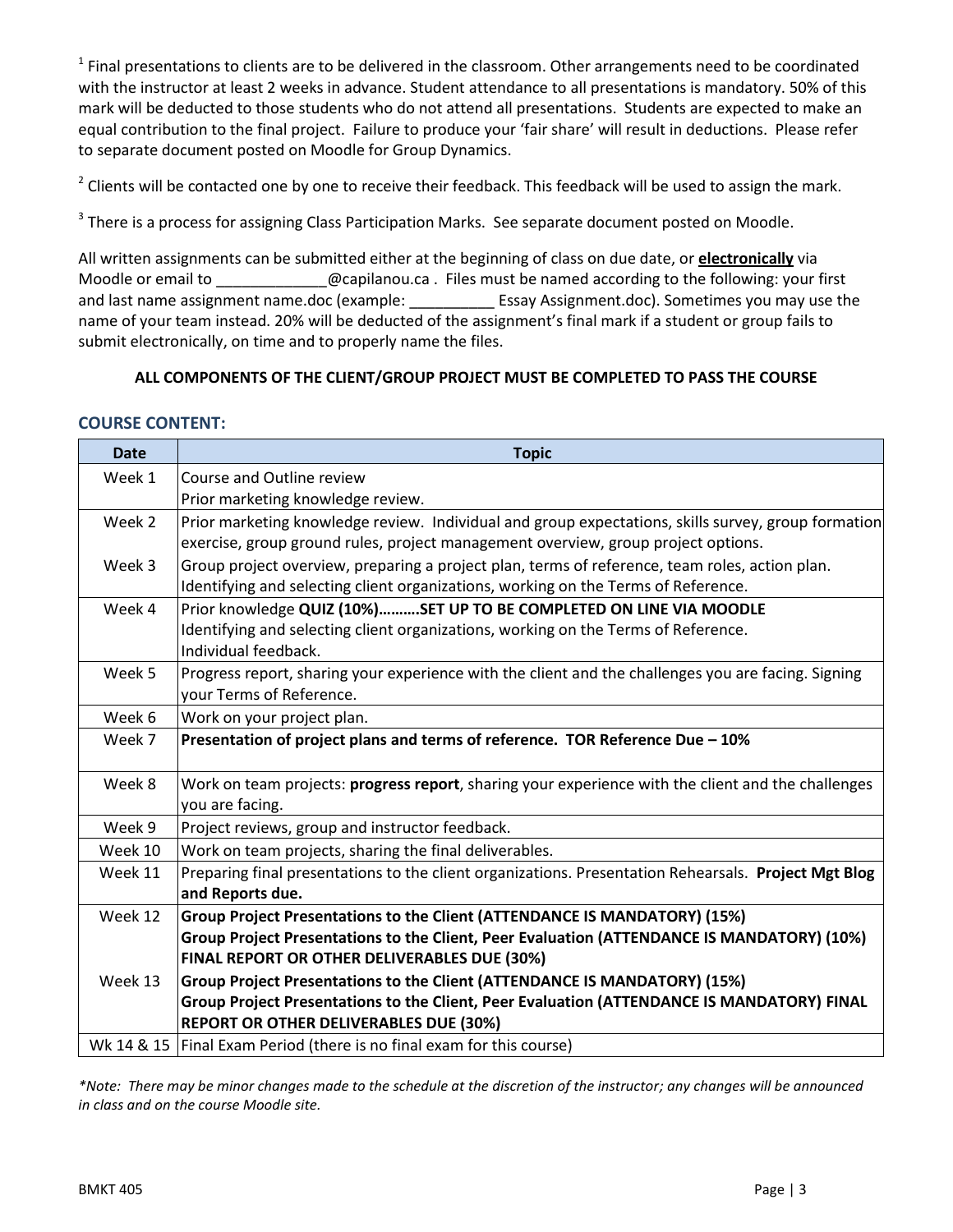## **UNIVERSITY POLICIES:**

Capilano University has policies on Academic Appeals (including appeal of final grade), Student Conduct, Cheating and Plagiarism, Academic Probation and other educational issues. These and other policies are available on the University website.

| Grading Profile: $A+$ 90-100 $B+$ 77-79 $C+$ 67-69 $D$ 50-59 |                            |  |  |                                        |
|--------------------------------------------------------------|----------------------------|--|--|----------------------------------------|
|                                                              |                            |  |  | A 85-89 B 73-76 C 63-66 F 49 and below |
|                                                              | A- 80-84 B- 70-72 C- 60-62 |  |  |                                        |

*Emergency procedures:*In the event of an emergency, students must follow the emergency procedures posted in the classrooms.

In addition to the policies of the university, the School of Business has the following policies governing the management of our classes and curriculum.

## **SCHOOL OF BUSINESS POLICIES:**

*Attendance:* Regular attendance and punctuality are both essential and expected due to the nature and format of the course materials.

*Professional Behaviour:* Students must demonstrate a professional attitude and behaviour toward work, fellow students and their instructors. Each student should demonstrate reliability, respect for and co-operation with colleagues. A willingness to work calmly and courteously under difficult conditions as well as a determination to achieve first-class work while meeting deadlines is necessary in the Business Faculty. Students should have respect for equipment and systems. Students should display a constructive response to criticism.

#### *English Usage:* All assignments are marked for correct English usage, proofreading and formatting.

*Missed Exams and Quizzes:* Missed exams or quizzes will receive a grade of "0" unless PRIOR arrangements (wherever possible) are made with the instructor. Permission to make up an exam will only be given in extraordinary situations such as illness of the student or the death of a close family member. A doctor's certificate, or other proof supporting the reason for the absence, will be required. For further information, refer the "Examination & Pivotal Presentation Exemption Policy".

*Examination and Pivotal Presentation*  All students are required to appear and write their scheduled mid-term and final examinations, and to produce, by the assigned date, all pivotal presentations, individual and/or group, unless they meet one of the following criteria:

#### *Exemption Policy* **"Medical Exemption"** will be considered, if:

Within the ten calendar days prior to a mid-term or final examination, or within ten days of a pivotal presentation, a student falls ill or is injured.

**"Falling ill"** is defined as being formally advised by a physician of the need to isolate oneself for the purpose of preventing communication of disease or infection to others; being advised by a physician of compromised immunity that requires isolating oneself from contact with others to prevent communication of disease of infection to themselves, or; being in a physical state of health which so compromises a student's ability to function, physically or cogitatively, during the ten days prior to the examination or presentation date.

**"Injury"**, for the purpose of Exemption, is defined as sudden, unanticipated physical harm that renders the applicant physically incapable of attending campus or, in such physical distress that the student is specifically advised by their physician to abstain from appearing at their examination or presentation. Students who are prescribed medication(s) to treat their injury and who believe that the medication(s) may be